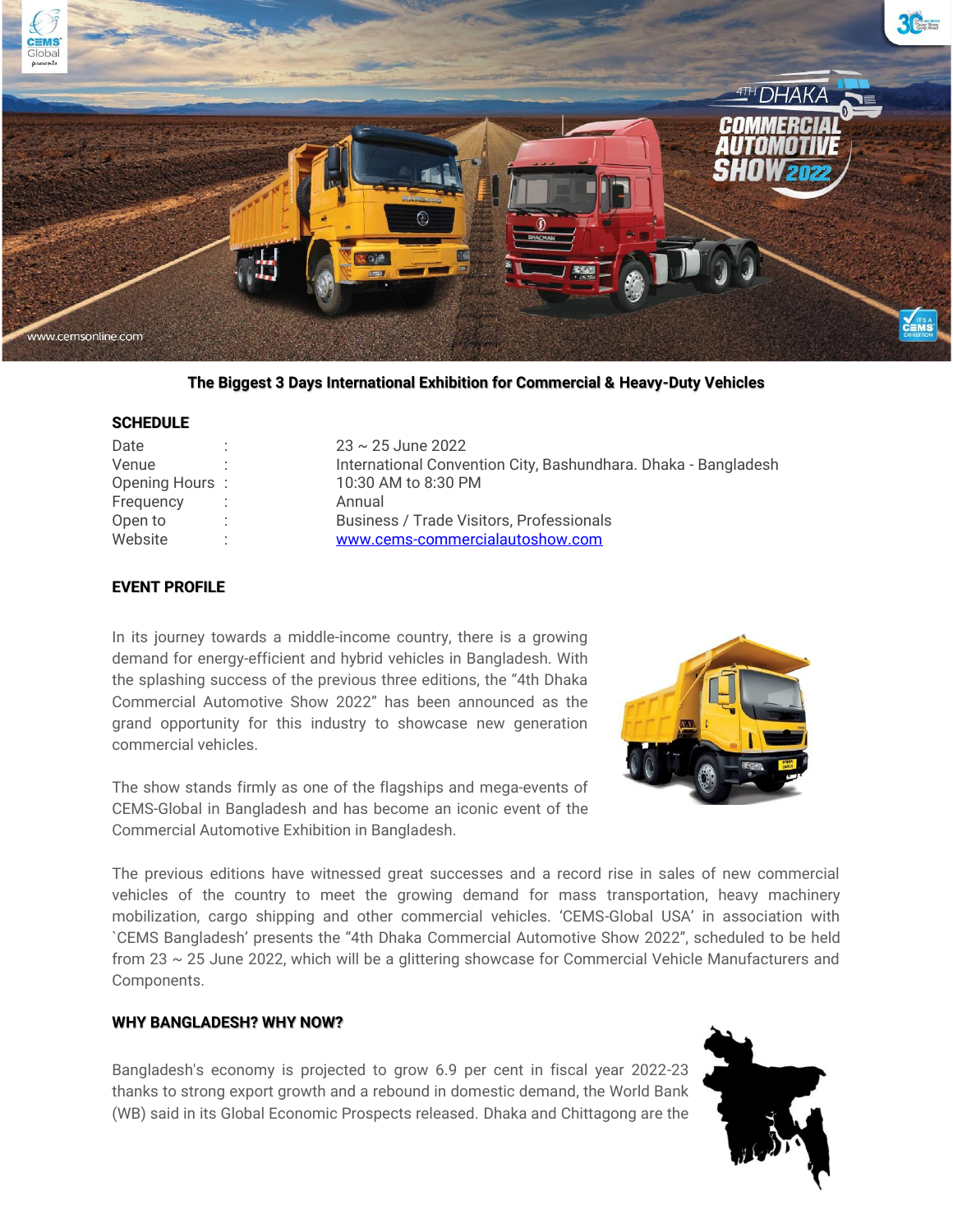principal financial centers of the country, being home to the Dhaka Stock Exchange and the Chittagong Stock Exchange. The financial sector of Bangladesh is the second largest in the subcontinent. Bangladesh is one of the world's fastest growing economy. At least 35,000 units of commercial vehicles such as bus, truck, auto-rickshaw, cargo van, human-hauler, pickup and tanker were sold last year, way higher than 2,000 units 10 years ago, said Abdul Matlub Ahmad, chairman of Nitol-Niloy Group. Sales of commercial vehicles are growing rapidly in Bangladesh thanks to the increasing economic activities in the last one decade.

## **IN FIGURES**

At present, the market size of commercial vehicle is about Tk 4,200 crore whereas it was about Tk 2,000 crore a decade ago. Bangladesh is a potential market for commercial vehicles as the economy is booming. The market size of commercial vehicles grew 15 percent to 20 percent every year over the last one decade. Data from the Bangladesh Road Transport Authority (BRTA) showed it



registered 7,808 units of truck in the seven months to July this year. The number stood at 10,353 units in the full year of 2017; 7,275 in 2016; 6,330 in 2015 and 8,136 in 2014. There are 14-16 large automobile retailers in Bangladesh. Of them, 5-6 have assembly facilities, while the rest are sole distributors or importers, according to the industry insiders.

### **PROFILE OF EXHIBITS**

The "4th Dhaka Commercial Automotive Show 2022" will focus on Exhibits consisting of Manufacturers of commercial vehicles (Heavy / Medium / Light), Earth Moving Vehicle, Construction Vehicle , Agricultural Vehicle, Industrial Vehicle, Chassis, Specialty Commercial Vehicle , Coach and Truck body builders, Bus, Taxi & Public Transport Vehicle, Bore well Rig, Component (OEM), Spare Parts (RM), Oil & Lubricants Companies, Garage & Service Equipment, Air conditioning and service providers, Interior decors paneling and flooring, Servicing tools and equipment, , entertainment System manufacturers, Consultants, IT Services, Battery, Tires, GPS / Communication / Fleet Networking, suppliers and service providers engaged in the on-highway, off-highway, nd defense industries. Financial institutions providing vehicles lone and Insurance can also participate on this exhibition.

## **PROFILE OF VISITORS**

The "4th Dhaka Commercial Automotive Show 2022" will focus on Target visitors consisting of Fleet Owners, Logistics Companies, Transport Companies, Central & State Government Officials, State Road Transport Corporations, PSUs, Dir General Supplies & Disposal, Transport Associations, Corporate Houses, Institutions, Educational Institutions, Passenger Vehicle Operators, Mining & Construction Companies, Garage Owners, Department of Fire & Safety, Film Production Houses, Municipal Corporations, Television Channels, Tourism Ministry, Transport Ministry, Medical & Educational Institutions, Airlines, Hospitals, Defense Establishments, Tour Operators, Trade Associations, Financial Institutions, Engineers / Technocrats / Consultants, RTO's and Pollution Control Officials, CV Drivers & Mechanics, Performance Rating Agencies, Media, General Public.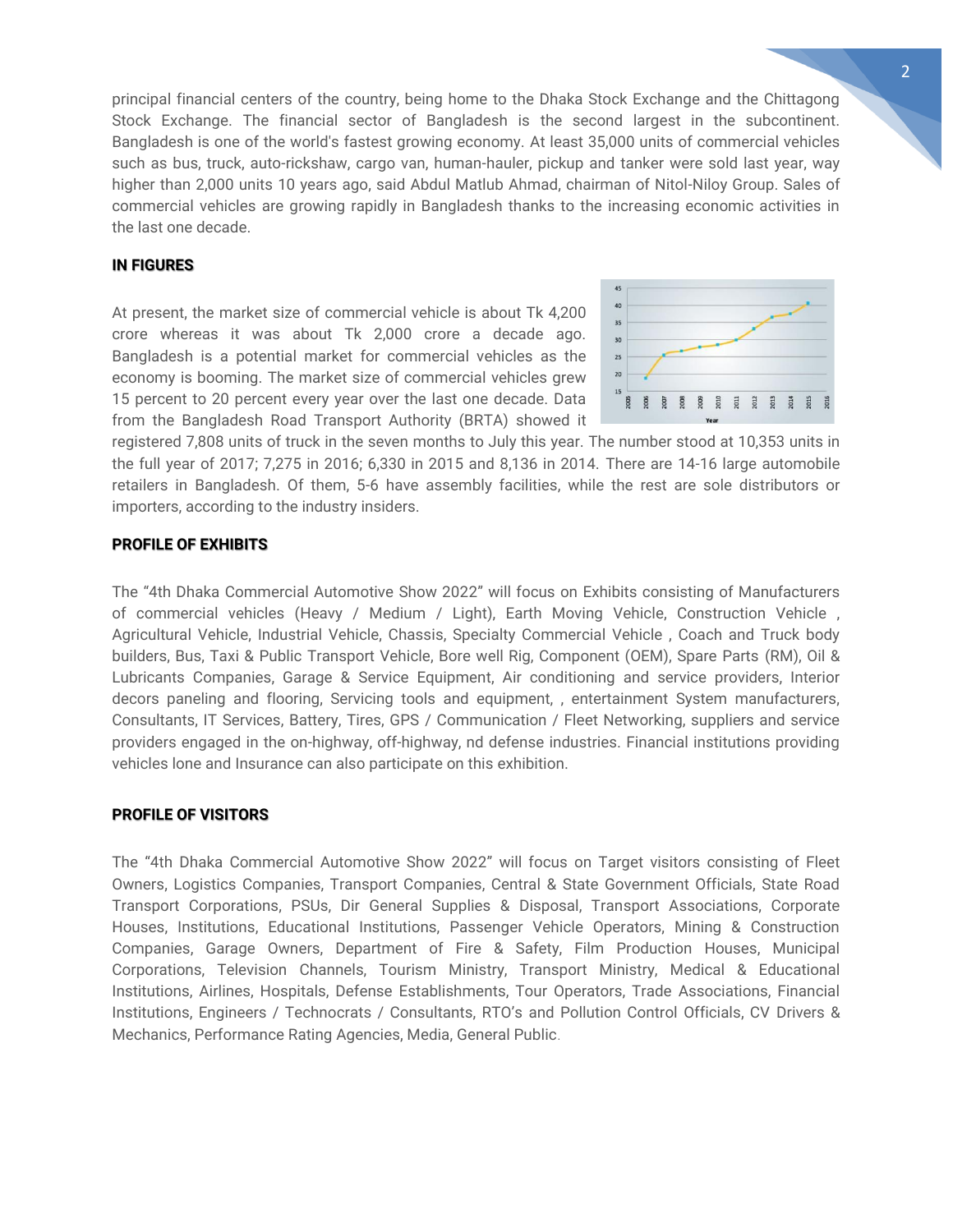## **ABOUT CEMS-GLOBAL (ORGANIZER)**

CEMS-Global USA, based in New York, is a professional Multinational Exhibition & Convention Organizer, having its operations across 4 continents.

Established in 1992, CEMS-Global, in this span of 30 years has been committed to organizing Professional B2B Trade Shows for important Business sectors of the trade and economy.

In this span of almost 3 decades, CEMS-Global has collaborated with several Business Associations, Chamber of Commerce's, Export Promotion Councils, International Trade Promotion organizations, Governments.

Our successful 40 Trade shows per annum in highly potential and developing countries of the world across 4 continents have benefited hundreds of thousands of Manufacturers, Several Industry sectors and boosted International Trade & Development in many countries. Everyone pursues excellence....

CEMS-Global sets itself apart by pursuing perfection! We achieve excellence, at a minimum, in the process. With our 40 Trade Shows on important business sectors and commendable presence globally across 4 continents, we transform our Events into successful Trade Shows with focus on our knowledge, skill, finesse and creativity.

We bring all these attributes together to reinvent events to transform the ordinary into extraordinary and producing successful Trade Shows in important and potential markets around the world. As a company with Global presence and a wide-ranging proven record of accomplishment.

CEMS-Global USA also provides High-Value Management & Strategy Consultancy Services and lays its knowledge, its vast global experience at the disposal of the Client and assists Trade/ Business Associations and Enterprises improve work strategies, improve efficiency & performance or entering new markets, with our proven system to reach the goal. Great people make great partnerships!

CEMS-Global's dedicated team stands with you in making a right decision for your participation in a Trade Show or enhance your Businesses in the next important market for you that will yield exceptional results. With over 750 Trade Shows, 54,577+ Exhibitors, 1.65+ Million Attendees in our portfolio; we are devoted to take you where markets are...